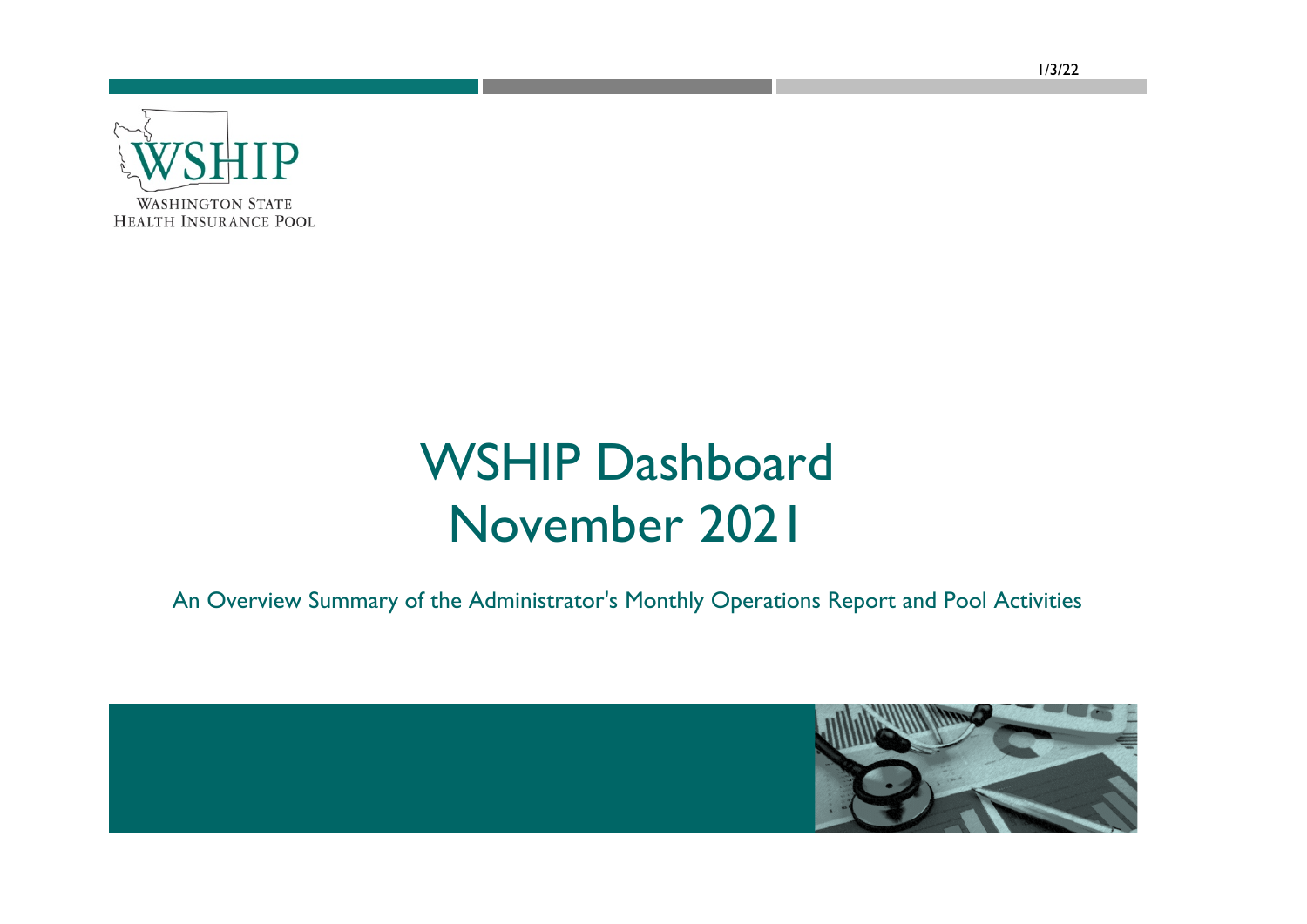#### Enrollment Summary **WASHINGTON STATE HEALTH INSURANCE POOL** 1400 <sup>1142</sup> <sup>1144</sup> <sup>1119</sup> <sup>1117</sup> <sup>1095</sup> <sup>1078</sup> <sup>1059</sup> 1200 **Applications**  <sup>1051</sup> <sup>1037</sup> <sup>986</sup> <sup>964</sup> **Received** 882 877 1000 800 Medicare: 7 600 Non-Medicare: 0 400 195 197 192 192 190 190 188 188 187 187 179 180 180 (Closed) 200 Medicare Non Medicare  $\Omega$ Nov-20 Dec-20 Jan-21 Feb-21 Mar-21 Apr-21 May-21 Jun-21 Jul-21 Aug-21 Sep-21 Oct-21 Nov-21

| <b>Individuals</b>    | <b>Nov-20</b> | <b>Dec-20</b>         | $lan-21$  | $Feb-21$ | $Mar-21$             | Apr-21    | $May-21$                       | $ un-2 $  | $ ul-2 $  | Aug-21    | $Sep-21$                                | $Oct-21$  | <b>Nov-21</b> |
|-----------------------|---------------|-----------------------|-----------|----------|----------------------|-----------|--------------------------------|-----------|-----------|-----------|-----------------------------------------|-----------|---------------|
| Total Enrollment      | 1344          | 1337                  | 1341      | 1311     | 1309                 | 1285      | 1268                           | 1247      | 1239      | 1224      | 1143                                    | 1062      | 1057          |
| 3rd Party Sponsorship |               | $847(63\%)$ 848 (63%) | 852 (64%) |          | $842(64%)$ 842 (64%) |           | $828(64%)$ 813 (64%) 792 (64%) |           |           |           | 787 (64%) 776 (63%) 711 (62%) 638 (60%) |           | 633(60%)      |
| Non-Medicare          | 150(77%)      | 150(77%)              | 152(77%)  | 148(77%) | 148(77%)             | 146(77%)  | 146 (77%)                      | 145 (77%) | 145(77%)  | 144 (77%) | 137(77%)                                | 138(77%)  | 138 (77%)     |
| <b>EHIP</b>           | 130           | 130                   | $132$     | 28       | 28                   | 27        | 127                            | 26        | 126       | 125       | 23                                      | 23        | 123           |
| Other (Mostly AKF)    | <b>20</b>     | 20                    | 20        | 20       | 20 <sup>1</sup>      | 9         | 9                              | 9         | 9         | 9         | 14                                      |           | 15            |
|                       |               |                       |           |          |                      |           |                                |           |           |           |                                         |           |               |
| Medicare (Mostly AKF) | 697(61%)      | 698(61%)              | 700(61%)  | 694(62%) | 694 (62%)            | 682 (62%) | 667(62%)                       | 647(61%)  | 642 (61%) | 632(61%)  | 574 (60%)                               | 500 (57%) | 495 (56%)     |



### **Medicare Member Profile**

Average Age: 61 Gender: Female 41% Male 59% Top Diagnosis: Kidney & Urinary Disease

### **Non-Medicare Member Profile**

Average Age: 46 Gender: Female 30% Male 70% Top Diagnosis: HIV / AIDS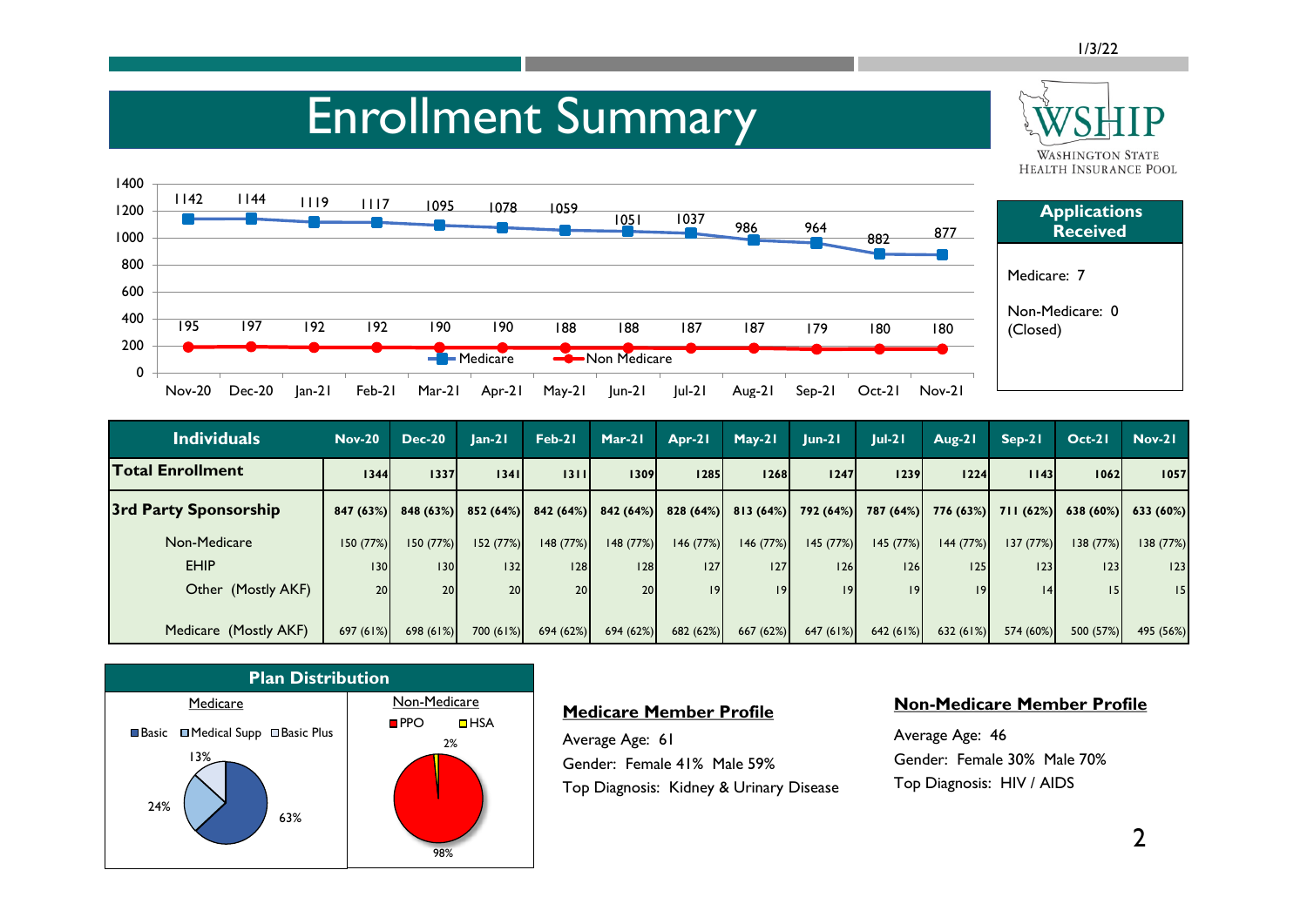## **Monthly Activity**

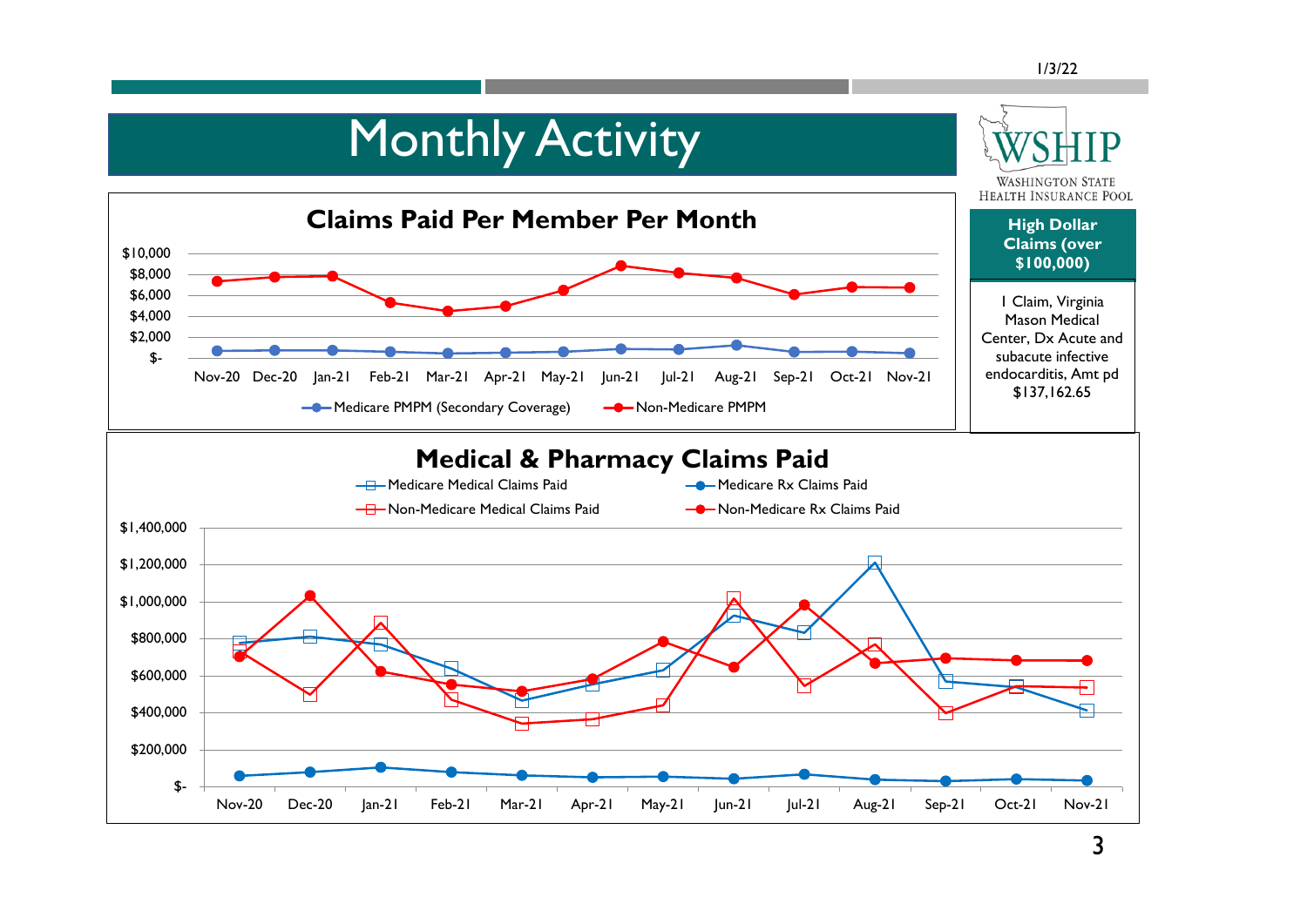# Monthly Activity



| <b>Service Levels</b> |                                   |               |                                                                       |               |               |               |               |               |               |               |                 |               |                                   |               |
|-----------------------|-----------------------------------|---------------|-----------------------------------------------------------------------|---------------|---------------|---------------|---------------|---------------|---------------|---------------|-----------------|---------------|-----------------------------------|---------------|
|                       | <b>Metric</b>                     |               | Nov-20   Dec-20   Jan-21   Feb-21   Mar-21   Apr-21   May-21   Jun-21 |               |               |               |               |               |               | $ ul-2 $      |                 |               | Aug-21   Sep-21   Oct-21   Nov-21 |               |
|                       | <b>Customer Service:</b>          |               |                                                                       |               |               |               |               |               |               |               |                 |               |                                   |               |
|                       | Average Calls per Day             | 29            | 33                                                                    | 32            | 25            | 23            | 24            | 23            | 36            | 32            | 25 <sub>1</sub> | 25            | 36 <sup>1</sup>                   | 38            |
|                       | Speed of Answer (Standard 60 Sec) | 40            | 80                                                                    | 103           | 18            | 157           | 94            | <b>56</b>     | 67            | 57            | 53              | 48            | 46                                | 43            |
|                       | Top Call Reason                   | <b>Status</b> | <b>Status</b>                                                         | <b>Status</b> | <b>Status</b> | <b>Status</b> | <b>Status</b> | <b>Status</b> | <b>Status</b> | <b>Status</b> | <b>Status</b>   | <b>Status</b> | <b>Status</b>                     | <b>Status</b> |
|                       |                                   |               |                                                                       |               |               |               |               |               |               |               |                 |               |                                   |               |
|                       | <b>Claims:</b>                    |               |                                                                       |               |               |               |               |               |               |               |                 |               |                                   |               |
|                       | <b>Claims Processing Accuracy</b> | 99.4%         | 100.0%                                                                | 99.1%         | 99.1%         | 98.8%         | 100.0%        | 98.8%         | 99.0%         | 99.6%         | 99.6%           | 99.3%         | 99.6%                             | 98.1%         |
|                       | (Standard 97%)                    |               |                                                                       |               |               |               |               |               |               |               |                 |               |                                   |               |
|                       | 30-Day Clean Claims Processing    | 100.0%        | 100.0%                                                                | 100.0%        | 100.0%        | 100.0%        | 100.0%        | 100.0%        | 100.0%        | 100.0%        | 100.0%          | 100.0%        | 100.0%                            | 100.0%        |
|                       | (Standard 100%)                   |               |                                                                       |               |               |               |               |               |               |               |                 |               |                                   |               |

**Service Levels**